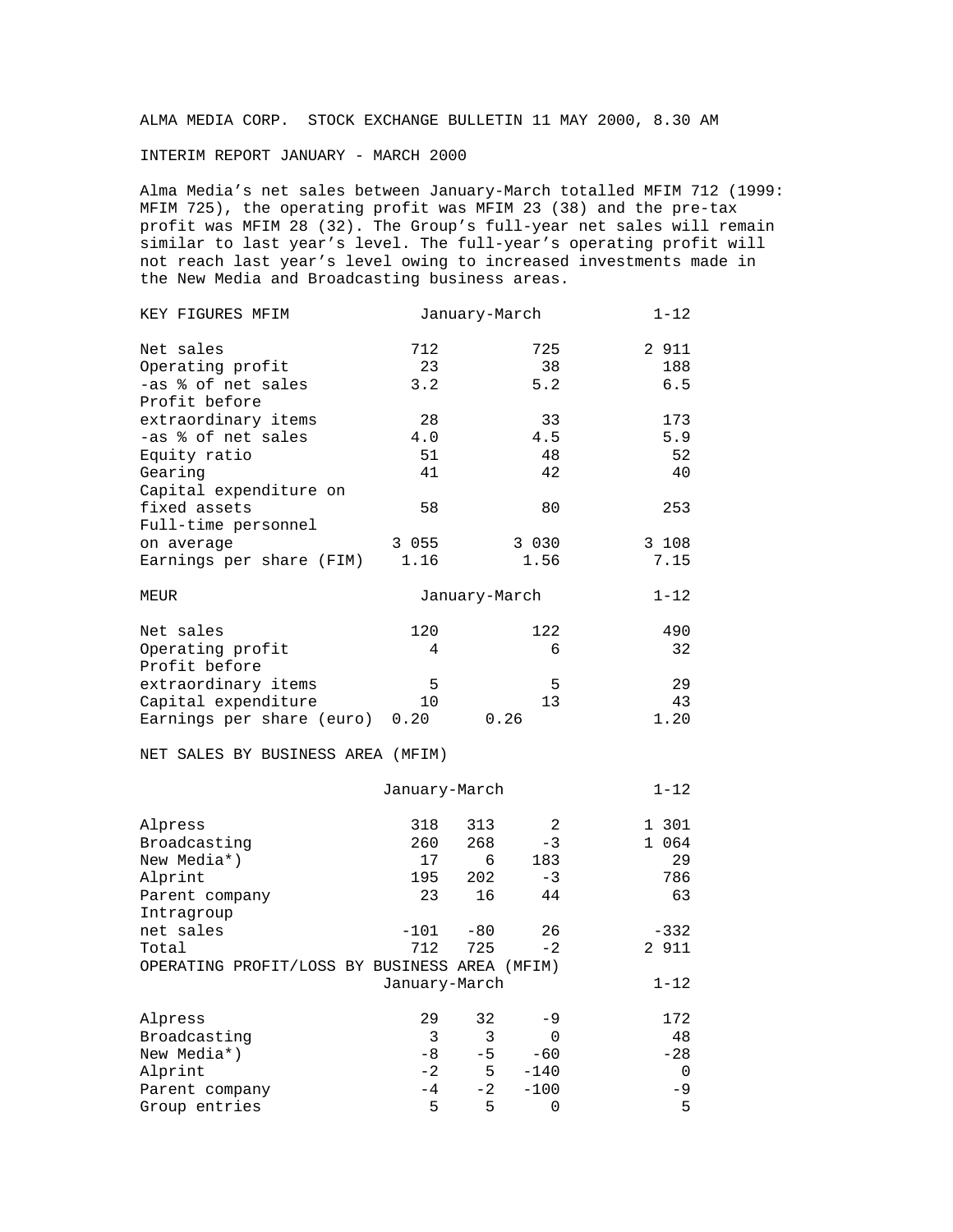(\* Net sales and operating profit of the New Media business area are not derived from the legal structure of the organisation. Overlaps between Alpress and New Media are eliminated in Group entries.)

Net sales and result

Consolidated net sales between January and March totalled FIM 712 million (1999: FIM 725 million). The New Media business area increased its net sales by 183 % and Alpress by 2 %. Broadcasting's net sales declined by 3 % and Alprint's by 3 %. The Group recorded an operating profit of FIM 23 (38) million.

The net sales of Alpress's major newspapers increased. Both circulation and advertising income rose 4 %. Aamulehti showed particularly strong profit growth. Alpress posted net sales of FIM 318 (313) million and an operating profit of FIM 29 (32) million.

Net sales of MTV Oy, part of the Broadcasting business area, totalled FIM 260 (268) million. Sales of advertising time declined FIM 13 million. The start-up of the TVTV! cable channel reduced MTV Oy's operating profit by FIM 7 million. MTV Oy's operating profit was FIM 3 (3) million. The associated companies contributed FIM 2 (-3) million to Broadcasting's operating profit. TV4 AB in Sweden tripled it's operating profit with respect to the comparable period. MTV3 Channel's share of total viewing time during the period was 40 % (42 %).

Alma Media strengthened its position as Finland's leading Internet services provider. Its online services have more than half a million weekly visitors. The New Media business area's net sales rose 183 % on the same period last year to FIM 17 (6) million, 42 % of which was derived from sales of content and other services and 58 % from advertising revenue. The business area's operating loss was FIM -8 (-5) million.

Alprint's net sales totalled FIM 195 (202) million. The main reasons for the decline were a fall in prices arising from overcapacity and the loss of certain customers in Sweden. With the exception of newspaper products, the market situation has improved since the last quarter of 1999 but is still weaker than in the comparable period. Alprint reported an operating loss of FIM -2 (+5 operating profit) million.

The parent company's impact on the consolidated operating profit was FIM  $-4$  (-2) million. The associated companies contributed FIM 0 (-3) million including FIM 1 (-4) million from TV4 AB in Sweden.

Operating expenses and depreciation amounted to FIM 702 (696) million. Consolidated depreciation totalled FIM 40 (42) million. Net financing expenses were FIM +5 (-5) million owing to an exceptionally large dividend received from Maakuntien Viestintä Oy and to lower interest expenses. FIM 10 (9) million in taxes were deducted according to the current tax rate. The net profit for the period was FIM 19 (24) million and earnings per share were FIM 1.16 (1.56).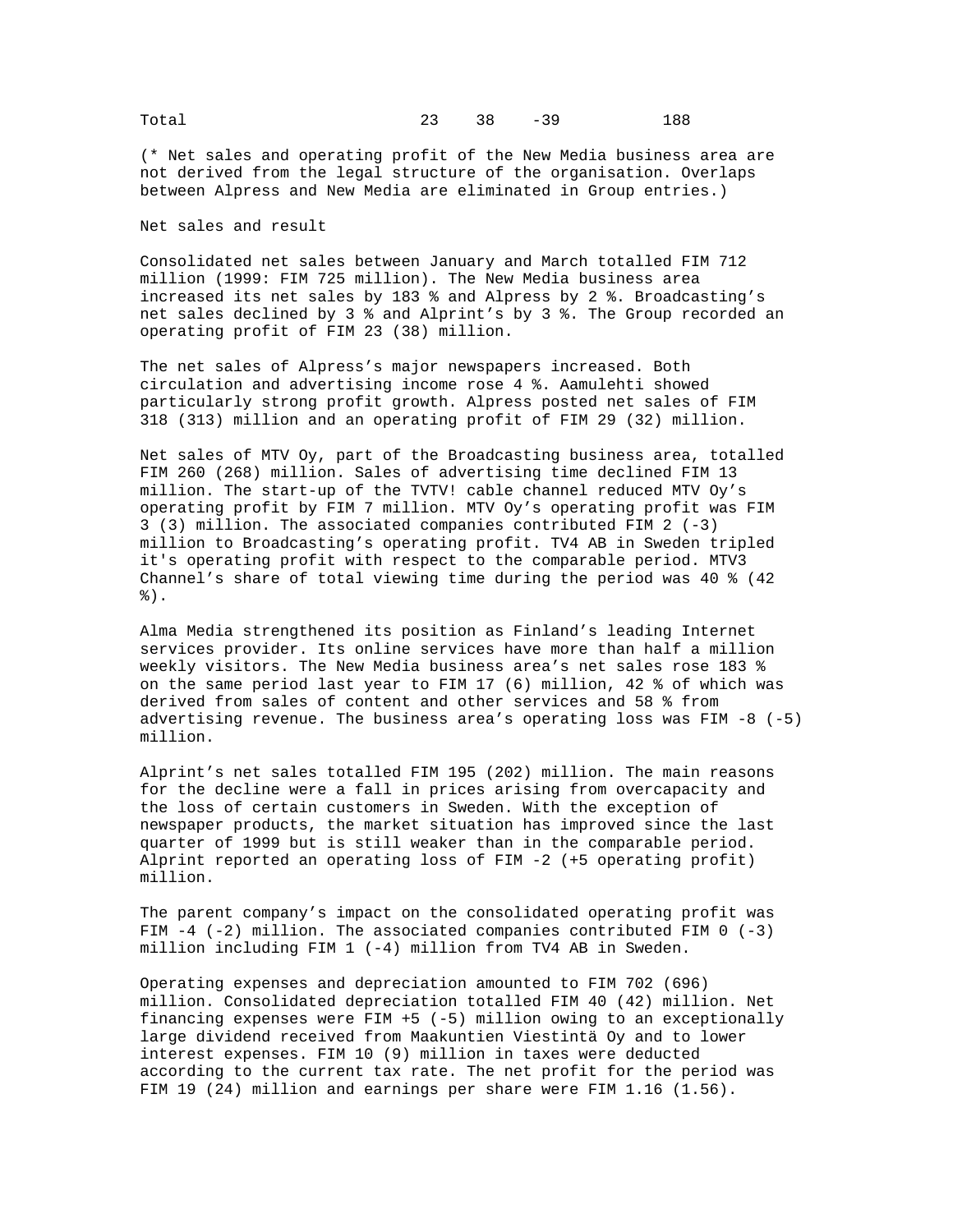## Balance sheet

The balance sheet totalled FIM 2 539 at the end of March (FIM 2 521 million on 31 Dec. 1999). The equity ratio at the close of the period was 51 % (52 % on 31 Dec. 1999) and shareholders' equity per share was FIM 76.39 (FIM 79.00 on 31 Dec. 1999).

## Investments and financing

Capital expenditure totalled FIM 58 (80) million and included FIM 28 million on production machinery for Alprint and FIM 9 million on shares in Lapin Kansa. The remainder comprised normal replacement and maintenance investments.

The Group had FIM 112 (148) million in cash reserves at the end of the period. Interest-bearing loans totalled FIM 611 (634) million at the close of the period. Gearing was 41 % (40 % on 31 Dec. 1999).

## Personnel

The Group had 3 055 (3 030) employees on average during the period as well as an additional 1 068 (1 039) part-time newspaper delivery staff. Outsourcing reduced the number of employees in MTV Oy by 82. The number of employees in the parent company was increased by the transfer of technical service personnel from the business areas to the parent company.

## Administration

Alma Media Corporation's Annual General Meeting re-elected Pekka Ala-Pietilä and Olli Reenpää, who were in turn for retirement from the Board of Directors, for the following three-year term of office. Matti Kavetvuo and Jonas Nyren were elected in place of Pirkko Alitalo and Björn Mattsson, who retired from the Board, for the remainder of their terms (one year).

The AGM decided that the Supervisory Board should have 13 members. No new members were elected in place of Mr Kavetvuo and Mr Nyren. Of the members in turn for retirement, Ari Heiniö, Paavo Pitkänen and Jarmo Raveala were re-elected. Björn Mattsson was elected a new member. The personnel representatives on the Supervisory Board are Kari Asikainen, Asko Haapaniemi and Vesa Kallionpää.

The AGM re-appointed Mauri Palvi APA and the firm of authorized public accountants KPMG Wideri Oy Ab as the company's auditors. The AGM approved the Board's dividend proposal of FIM 4.00 per share on 1999. The dividend payment date was 28 March 2000.

Convening after the AGM, the Board of Directors elected Olli Reenpää as its chairman and Bengt Braun as his deputy.

# The Alma Media share

Share trading was lively during the period. Altogether 606 000 (147 000) Series I shares and 2 631 000 (1 183 000) Series II shares were traded. The highest share prices during the period were also the highest in Alma Media's history. The company's market capitalisation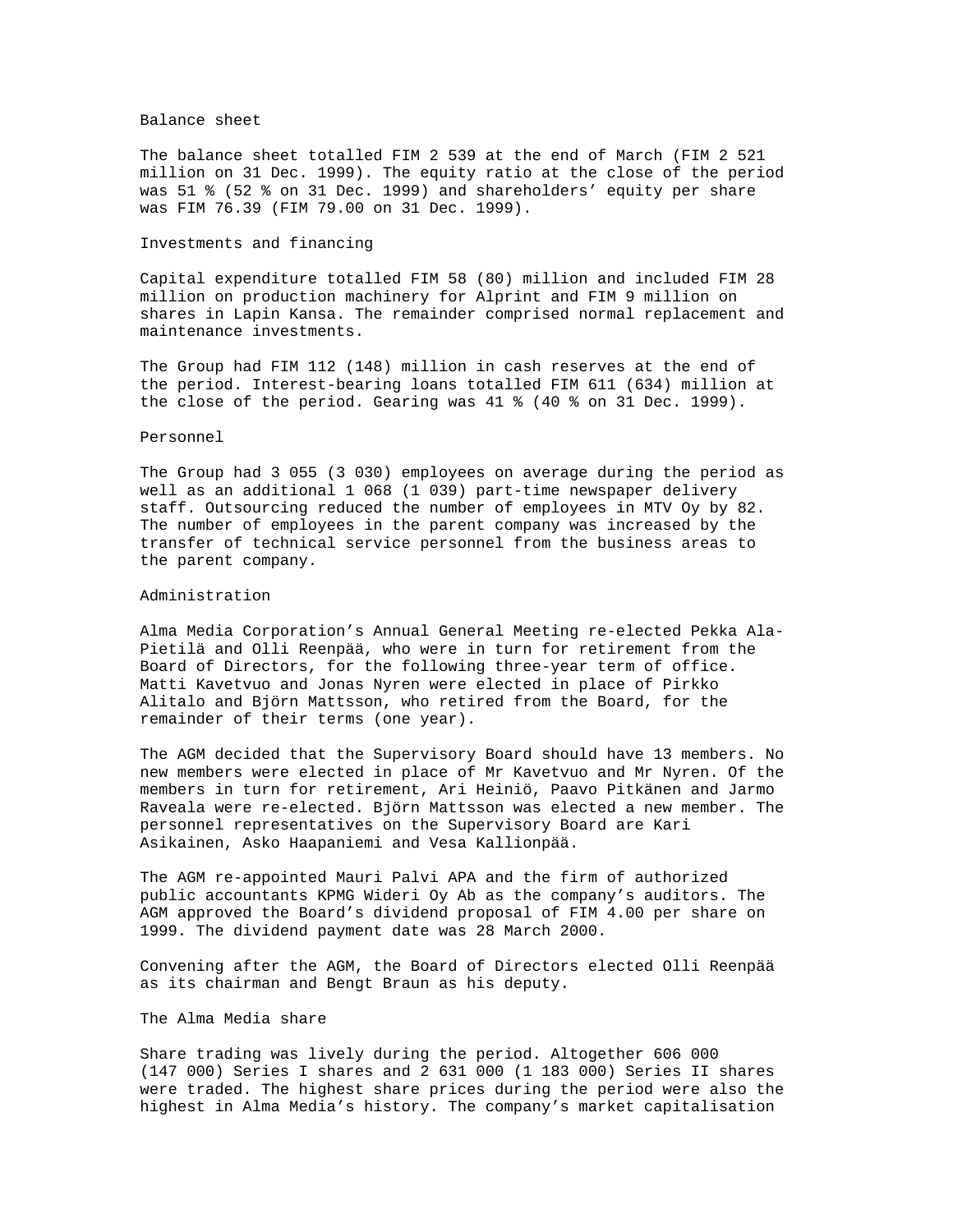at the close of the period totalled EUR 760 million (EUR 436 million).

| Price (euro) | highest | lowest | 31 March 2000 |
|--------------|---------|--------|---------------|
| Series I     | 65.00   | 27.00  | 47.00         |
| Series II    | 70.00   | 27.00  | 49.27         |

Alma Media's Board of Directors has no authorisations to raise the share capital.

#### Subsequent events

MTV Oy and Helsinki Televisio Oy (HTV) signed an agreement in April extending the coverage of the cable TV channel TVTV! to include the Helsinki Metropolitan Area from 14 July 2000, bringing it within reach of 1.7 million viewers. HTV's cable network covers altogether 200 000 households.

In April Alma Media opened an operator- and hardware-independent mobile portal called Port Alma providing access to Alma Media's news, information and entertainment services. Based on WAP and SMS services, the new portal is also designed to operate in GPRS and UMTS environments. Part of the services will be financed by advertising revenues. M-commerce services and personalised interface features will be added in September.

The mobile portal is available for use by customers of all the teleoperators in Finland and it also provides a single point of access for all Alma Media's mobile services. The portal employs the AHAA database and its patented user privacy and personalised interface features.

A wide-ranging classified ads package was launched in MTV3 Internet at the end of April. Called Punainen Tori (Red Square), the service is designed to cater for the buying and sales advertisements of individual citizens. It includes extensive search facilities and also a watchdog function to alert the user when the desired goods are being offered for sale.

Alma Media strengthened its technological capabilities with a FIM 14 million investment at the beginning of May in three new-media companies specialising in software, software platforms and services that support development of the Group's online and mobile services. The acquired holdings are 18 % of Pro Solution Oy, 17 % of Meteori Books Oy and 4 % of Salient Stills Inc.

Prospects for end of year

The business environment is expected to remain favourable for newspaper publishing during the remainder of the year. Alpress's net sales and operating profit are forecast to slightly exceed last year's figures.

MTV Oy's net sales will fall short of the target and are forecast to remain similar to last year's level. MTV Oy has decided to invest further in programming in order to safeguard its high share of total viewing time. An increase in programming costs caused by the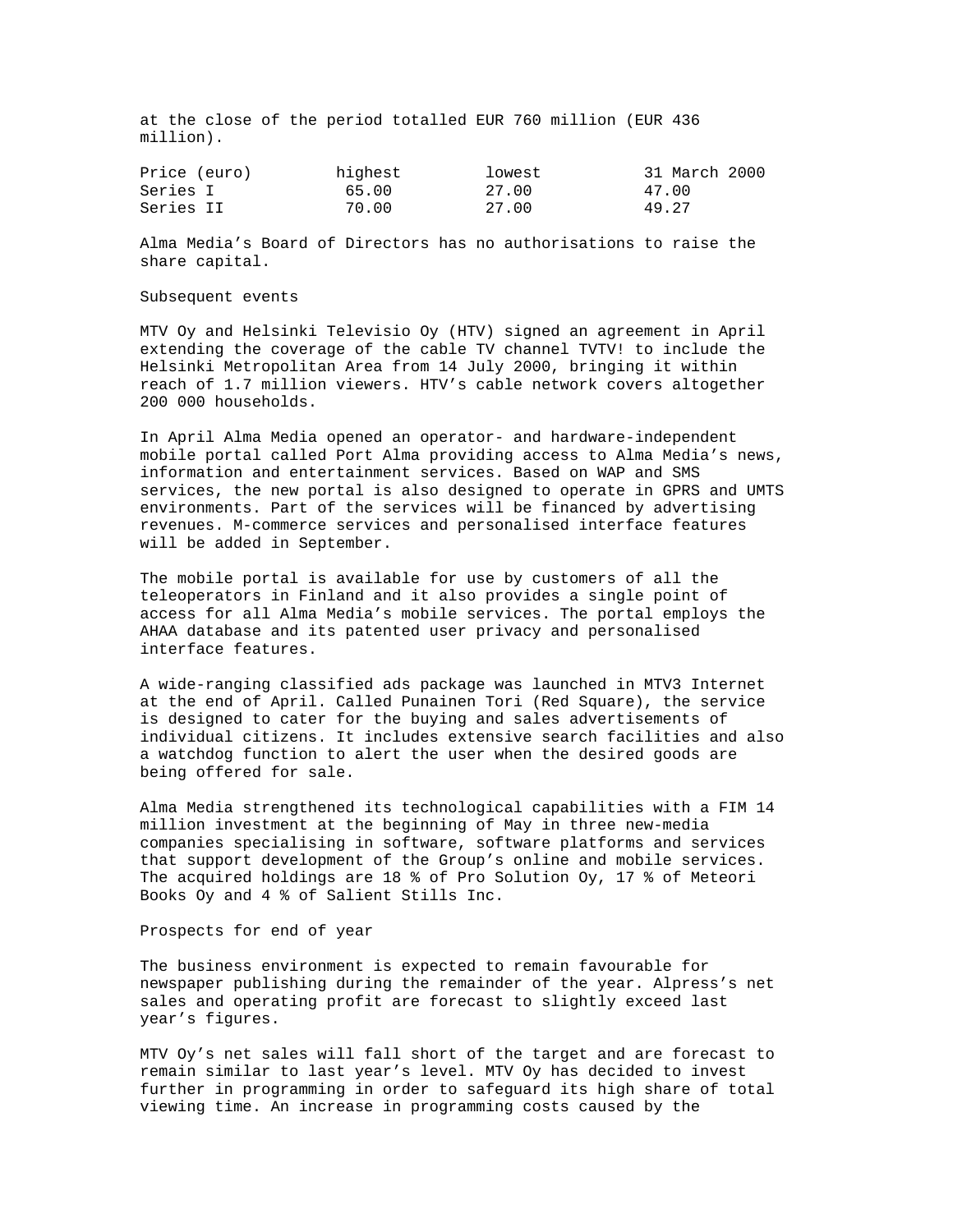competitive situation and the start-up investments of TVTV! will adversely affect profitability compared to previous year. For these reasons Broadcasting's result of operations will be a clear decrease on the level in 1999.

Alma Media will further boost its investments in new media. Net sales of the New Media business area are expected to at least double and its relative profitability will improve.

Alprint's operating profit will be adversely affected during the second and third quarters by the one-time costs arising from concentration of its heat-set production line. Alprint's net sales and operating profit for the full year are expected to reach last year's levels.

The Group's full-year net sales are expected to remain similar to last year's. The operating profit will be lower than in 1999 owing to the addition investments to be made in the Broadcasting and New Media business areas.

#### Business environment

Business conditions remained buoyant for newspapers as both advertisement sales and circulation continued to develop positively. The afternoon paper market declined slightly but Iltalehti once again raised its market share. The competitive situation in the business dailies market remained unchanged.

Average television viewing time per day in Finland increased 10 minutes, compared to the same period last year, to 3 hours and 12 minutes. MTV3 Channel's average viewing time remained unchanged at 77 minutes per day. MTV Oy started up a new cable channel called TVTV! in February. The launch of this channel has made faster progress than expected.

Use of the Internet continued to show vigorous growth, although growth in Internet advertising was slower than expected. On the other hand a large number of e-commerce and content services have been introduced. Taloustutkimus Oy forecasts that the volume of online trading in Finland will total about FIM 1.35 billion in 2000. The number of people using Alma Media Group's online services continued to increase strongly.

No significant changes took place in demand for graphic products. Paper prices have increased 2-3 % since last spring. Demand is weakest in newspaper products, whereas demand for heatset products rose towards the end of the period. The situation in the Russian market showed no significant change.

#### Alpress

Business conditions remain positive for newspaper publishing although the regional differences separating southern Finland, with its growth centres, and northern Finland with high unemployment remained large. Once again newspaper advertising captured market share from the other main media, rising over 7 % on the same period last year. Growth was over 10 % if the net impact of the FIM 4 million spent on advertising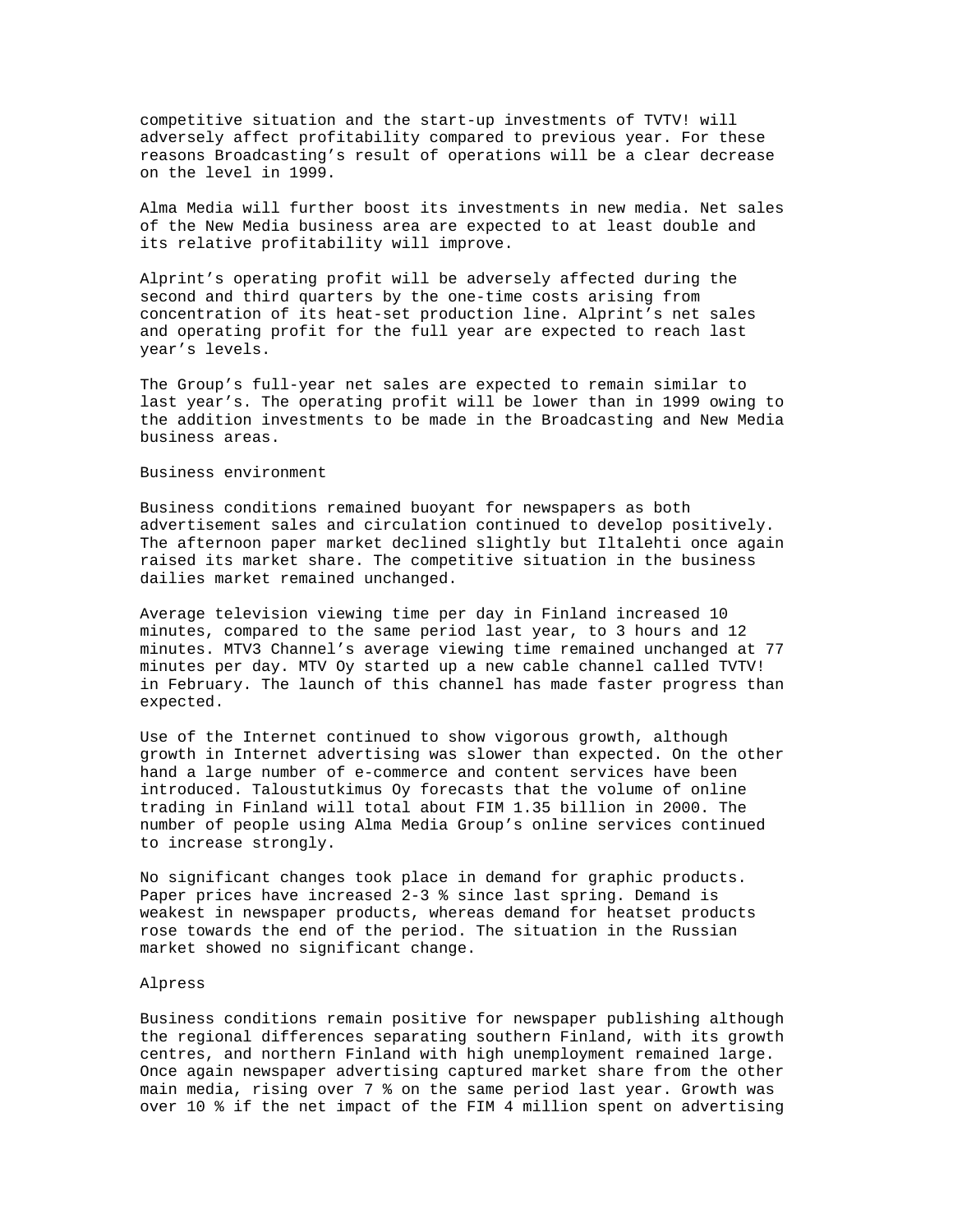in the 1999 parliamentary elections is eliminated.

Alpress publishes 31 newspapers. Its holding in Lapin Kansa Oy increased from 62 % to 76 % during the first third. The printing operations of Kainuun Sanomain Kirjapaino Oy were sold to Alprint Oy at the turn of the year and its three local newspapers were sold to Suomen Paikallissanomat Oy. Pohjolan Sanomat Oy sold PS-Print Oy to this company's operative management in early January. Since the beginning of March Pohjolan Sanomat has been printed at Alprint's newspaper printing works in Rovaniemi.

Mr Matti Apunen was appointed Editor-in-Chief of Aamulehti in January after his predecessor took up the same position in Svenska Dagbladet in Sweden. Aamulehti's editorial and advertisement pages were extensively redesigned.

The circulations of Alpress's newspapers increased by almost 2 % on average. Iltalehti's circulation rose further and took almost two percentage points in market share from its rival. The afternoon newspaper market declined overall by almost 3 %. Kauppalehti was very successful in the market for business dailies. Alpress's circulation revenues increased 4 %.

Advertising sales by the Alpress newspapers rose 4 % but growth varied strongly among the titles. Aamulehti's advertising revenue increased 12 % whereas the advertising revenues of the northern provincial newspapers declined somewhat. Alpress's expenses were raised by marketing expenditure and an increase in printing and distribution costs.

Alpress's net sales totalled FIM 318 (313) million. Net sales last year included the printing businesses of Pohjolan Sanomat and Kainuun Sanomat. The comparable increase in net sales was 5 %. Some 52 % (51 %) of net sales came from advertising sales, 45 % (44 %) from circulation sales and 3 % (5 %) from other sales. Alpress's operating profit was FIM 29 (32) million.

## Broadcasting

Television's share of media advertising has declined slightly and was 22 % (22 %). MTV Oy accounted for 76 % (84 %) of television advertising. TV viewing time began to increase during 1999 and this trend was further evident during the reporting period, when viewing time rose 10 minutes, or 6 %, on an average day compared to the same time last year. MTV3 Channel retained its high share of total viewing time, 77 minutes per average day (77 min. in 1999), or 40 % (42 %) of total viewing time. MTV3 Channel's programme time was reduced to 1337 hours (1450 hours). Domestic programming's share of airtime increased to 65 % (50 %).

MTV Oy's net sales totalled FIM 260 million, down almost 3 % on last year's period, which included FIM 10 million from election advertising. MTV's operating profit was FIM 3 (3) million. The launch of TVTV! reduced MTV's operating profit by FIM 7 million.

Net sales of TV4 AB in Sweden were 578 (499) million Swedish krona and its operating profit was 38 (9) million krona. TV4 AB's impact on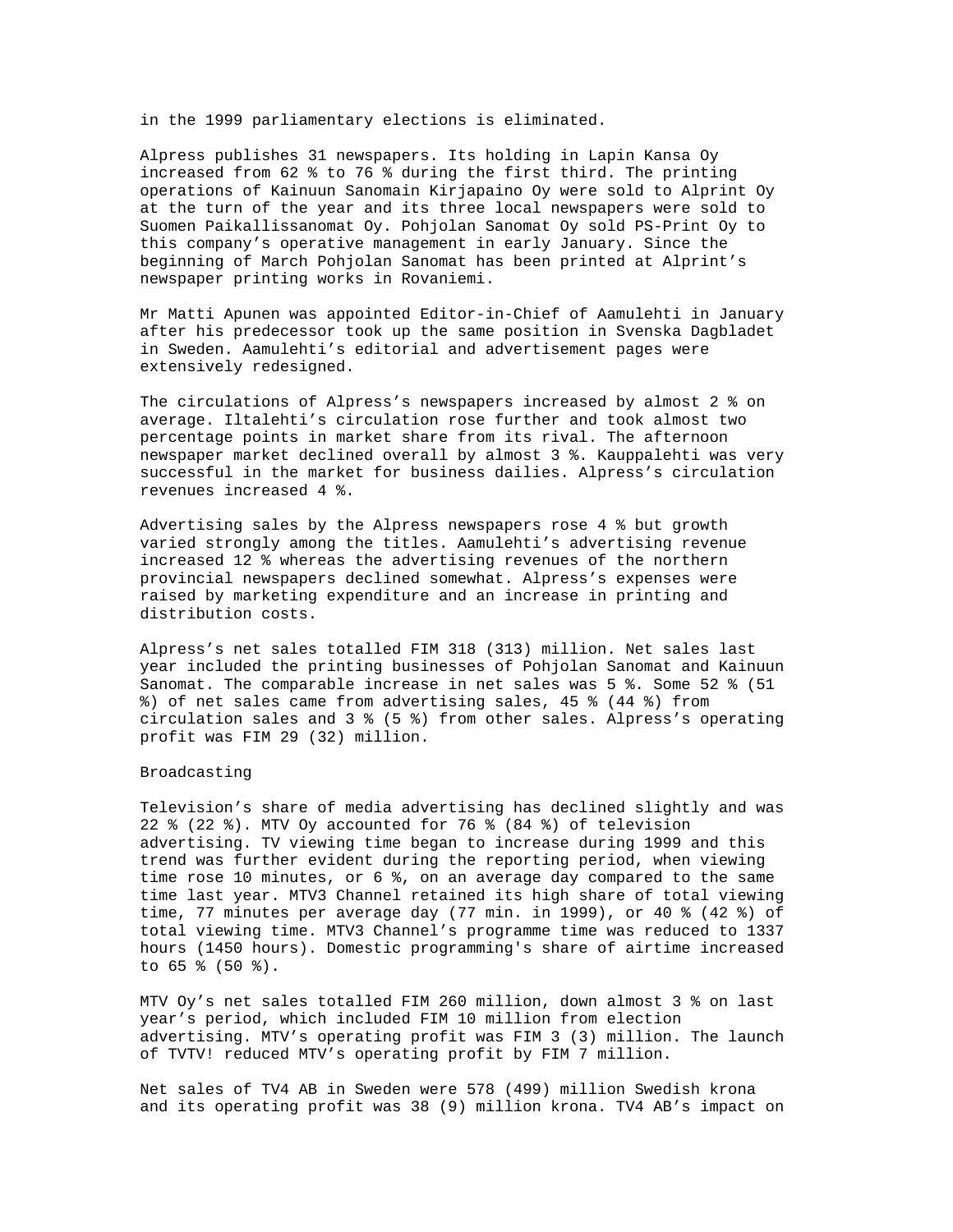MTV Oy, after amortization of goodwill on consolidation, totalled FIM 1 (-4) million. Net sales of Radio Nova, which is 48 %-owned by Alma Media, totalled FIM 12 (12) million and its operating loss was FIM -3 (-1) million. Several new radio channels started up at the turn of the year have increased competition in radio broadcasting.

The cable TV channel TVTV! was launched on 1 February. A target of 1 % of total TV viewing time was set for its first year of operation. Its share after the first two months of operation was already 0.5 %. Once transmission to all households in the Helsinki Metropolitan Area starts on 14 July 2000, TVTV! will be available to 85 % of all households in Finland able to receive cable television.

### New Media

Alma Media is Finland's leading provider of Internet services. The company offers more than 30 different online services which are used by more than half a million different visitors weekly. The most popular services are MTV3i, Iltalehti Online, Kauppalehti Online, the property trading service DIME/Asuntopörssi, the job recruitment service Jobline and the Luukku Finnish-language e-mail service. Of Alpress's online newspapers, Kauppalehti Online has grown extremely vigorously in terms of visitors. Kauppalehti Online had 82 000 (32 000) weekly visitors at the close of March.

The New Media business area comprises Alma Media Interactive Oy, Alma Media Net Ventures Oy, and the Group's online newspapers and servi ces. Alma Media Interactive Oy is responsible for most of the Group's net media activities. Alma Media Net Ventures Oy handles the commercial exploitation, in Finland and abroad, of the business concepts, new media service applications and patents and industrial property rights developed by Alma Media in the areas of customer management, content production and e-commerce.

Alma Media Net Ventures is also responsible for strategic investments in new media. The main minority holdings are in California-based Netsage Corporation Inc.; WS Wireless Services Oy which maintains eTori; Prowellness Oy, which specialises in healthcare IT applications; and Almare Systems Oy.

The Internet surged in popularity once again. Research by Taloustutkimus Oy indicates that the number of people who have sometimes used the Internet increased 24 % to 2.1 million, compared to February 1999. The number of Finns using the Internet weekly rose 47 % to 962 000 users.

The number of visitors to Alma Media's online services has increased strongly, totalling 511 000 (196 000) at the end of March. At the same time there were 551 000 registered names in Alma Media's AHAA customer management database.

Alma Media broadened the scope of its DIME/Asuntopörssi property trading service during the period to include the Helsinki Metropolitan Area. Property trading newspapers now also appear in the Helsinki Metropolitan Area, as well as the towns of Jyväskylä, Pori and Tampere. Chargeable Plus services were added to Iltalehti Online's service portfolio in February.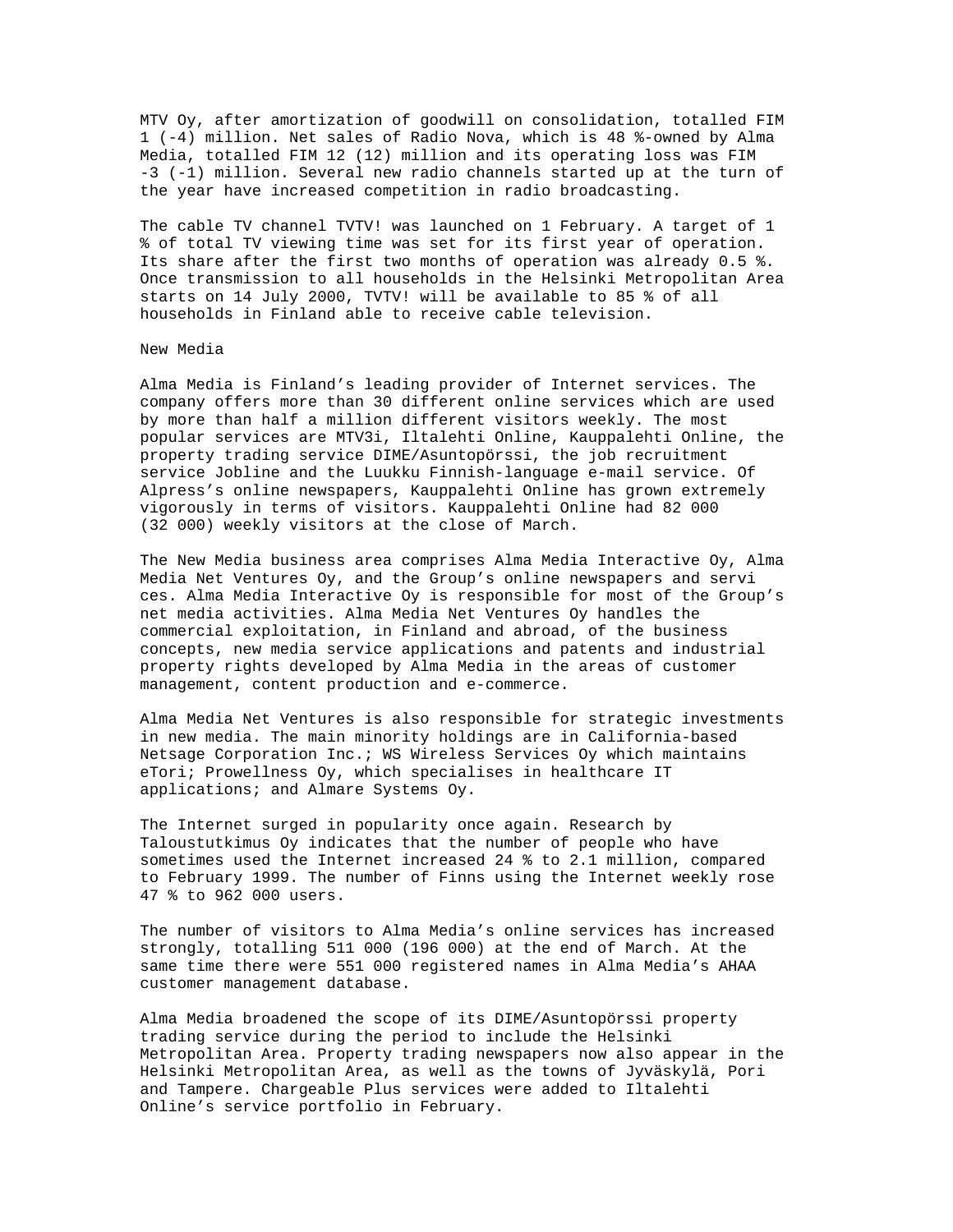Net sales by the New Media business area totalled FIM 17 (6) million. The strongest increase was registered by Kauppalehti Online, DIME/Asuntopörssi and Jobline. New Media reported an operating loss of FIM -8 (-5 operating loss) million.

#### Alprint

The overall situation in the graphic industry has not changed significantly. The collapse of the Russian market in the autumn of 1998 led to a sharp reduction in exports of printed products, which is still depressing this sector. Overcapacity has reduced price levels substantially. Free capacity is in plentiful supply, particularly in the newspaper and tabloid segments. Demand for newspaper products is not expected to recover rapidly despite stabilisation of the Russian economy.

The market for heatset products is distinctly better. Pricing of these magazine products was still unhealthy at the start of the year but market conditions have started to recover in the spring. The same trend is expected to continue to the end of the year. The new heatset rotation press at Alprint's Tampere Rahola facility will start up on schedule this May. This investment replaces the old presses at the Pori and Vantaa heatset units, which will be discontinued during the summer.

Paper prices and labour costs have risen 2-3 % from last year. This has reduced profitability since it has not been possible to allocate the rise in costs to printing prices owing to the prevailing market conditions.

Alprint's net sales totalled FIM 195 (202) million. Intragroup sales increased more than 10 % but exports to the western markets and deliveries to other domestic customers declined. Exports accounted for FIM 58 (67) million of Alprint's net sales, and were distributed as follows: Nordic countries 63 %, Russia 30 % and other markets 7 %. Alprint reported an operating loss of FIM -2 (+5) million.

The figures in this interim report are unaudited.

ALMA MEDIA CORPORATION BOARD OF DIRECTORS

Ahti Martikainen Vice President, Corporate Communications and Investor Relations

Further information:

 Mr Matti Packalén, President and CEO, +358 9 5078715 Ms Ritva Sallinen, Senior Vice President, Finance and Administration, +358 9 5078708

Distribution: Helsinki Exchanges Principal media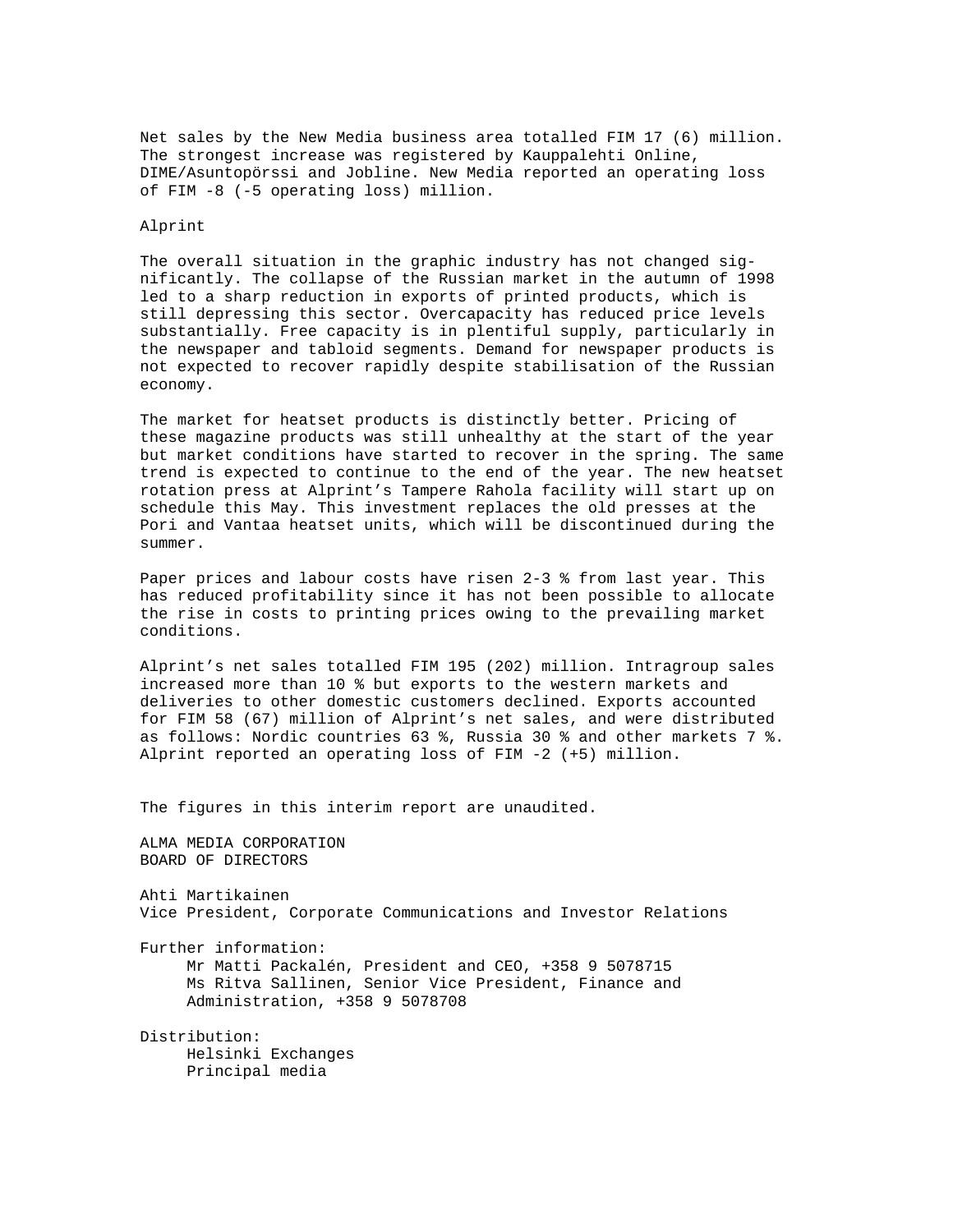| CONSOLIDATED INCOME STATEMENT          |             | (MFIM/MEUR)    |             |              |              |        |
|----------------------------------------|-------------|----------------|-------------|--------------|--------------|--------|
|                                        | 2000        |                | 1999        |              | 1999         |        |
|                                        | $1 - 3$     | MEUR           | $1 - 3$     | MEUR         | $1 - 12$     | MEUR   |
| NET SALES                              | 712         | 120            | 725         | 122          | 2 911        | 490    |
| Share of profits                       |             |                |             |              |              |        |
| of associated companies 0              |             | 0              | -3          | -1           | 2            | 0      |
| Other operating income 13              |             | $\overline{a}$ | 12          | 2            | 50           | 8      |
| Expenses                               | $-702$      | $-118$         | $-696$      | $-117$       | $-2$ 775     | $-467$ |
| OPERATING PROFIT                       | 23          | 4              | 38          | 6            | 188          | 32     |
| Financial income and                   |             |                |             |              |              |        |
| expenses                               | 5           | 1              | $-5$        | $-1$         | $-15$        | -3     |
| PROFIT BEFORE                          |             |                |             |              |              |        |
| EXTRAORDINARY ITEMS                    | 28          | 5              | 33          | 5            | 173          | 29     |
| Extraordinary income                   | $\mathbf 0$ | 0              | $\mathbf 0$ | 0            | 2            | 0      |
| Extraordinary expenses                 | 0           | 0              | $-1$        | 0            | 0            | 0      |
| PROFIT BEFORE TAXES                    | 28          | 5              | 32          | 5            | 175          | 29     |
|                                        |             | $-2$           | $-7$        | $-1$         |              |        |
| Taxes                                  | -9          |                |             |              | $-57$        | $-10$  |
| Minority interests                     | 0           | $\Omega$       | $-1$        | $\Omega$     | $-4$         | $-1$   |
| NET PROFIT FOR THE                     |             |                |             |              |              |        |
| PERIOD                                 | 19          | 3              | 24          | 4            | 114          | 19     |
|                                        |             |                |             |              |              |        |
| CONSOLIDATED BALANCE SHEET (MFIM/MEUR) |             |                |             |              |              |        |
|                                        | 2000        |                | 1999        |              | 1999         |        |
|                                        | 31 March    | MEUR31 March   |             |              | MEUR 31 Dec. | MEUR   |
| ASSETS                                 |             |                |             |              |              |        |
| FIXED ASSETS                           |             |                |             |              |              |        |
| Intangible assets                      | 81          | 14             | 84          | 14           | 80           | 13     |
| Goodwill on                            |             |                |             |              |              |        |
| consolidation                          | 105         | 18             | 108         | 18           | 104          | 17     |
| Tangible assets                        | 990         | 167            | 970         | 163          | 993          | 167    |
| Investement                            | 703         | 118            | 755         | 127          | 701          | 118    |
| <b>CURRENT ASSETS</b>                  |             |                |             |              |              |        |
| Inventories                            | 250         | 42             | 224         | 38           | 235          | 40     |
| Receivables                            | 298         | 50             | 329         | 55           | 279          | 47     |
| Cash and                               |             |                |             |              |              |        |
| bank receivables                       | 112         | 19             | 148         | 25           | 129          | 22     |
|                                        | 2 539       | 427            | 2 618       | 440          | 2 5 2 1      | 424    |
|                                        |             |                |             |              |              |        |
| CONSOLIDATED BALANCE SHEET (MFIM/MEUR) |             |                |             |              |              |        |
|                                        |             |                | 1999        |              | 1999         |        |
|                                        | 2000        |                |             |              |              |        |
|                                        | 31 March    | MEUR31 March   |             |              | MEUR 31 Dec. | MEUR   |
| SHAREHOLDERS' EQUITY AND LIABILIES     |             |                |             |              |              |        |
| SHAREHOLDERS' EQUITY 1 202             |             | 202            | 1 147       | 193          | 1 243        | 209    |
| MINORITY INTERESTS                     | 16          | 3              | 25          | 4            | 24           | 4      |
| PROVISIONS                             | 14          | 2              | 5           | $\mathbf{1}$ | 14           | 2      |
| LIABILITIES                            |             |                |             |              |              |        |
| Long-term                              | 554         | 93             | 676         | 114          | 664          | 112    |
| Short-term                             | 753         | 127            | 765         | 129          | 576          | 97     |
|                                        | 2 539       | 427            | 2 618       | 440          | 2 5 2 1      | 424    |
|                                        |             |                |             |              |              |        |
| CAPITAL EXPENDITURE (MFIM/MEUR)        |             |                |             |              |              |        |
|                                        | 2000        |                | 1999        |              | 1999         |        |
|                                        | $1 - 3$     | ${\tt MEUR}$   | $1 - 3$     | MEUR         | $1 - 12$     | MEUR   |
| Gross capital expenditure              |             |                |             |              |              |        |
| on fixed assets                        | 58          | 10             | 80          | 13           | 253          | 43     |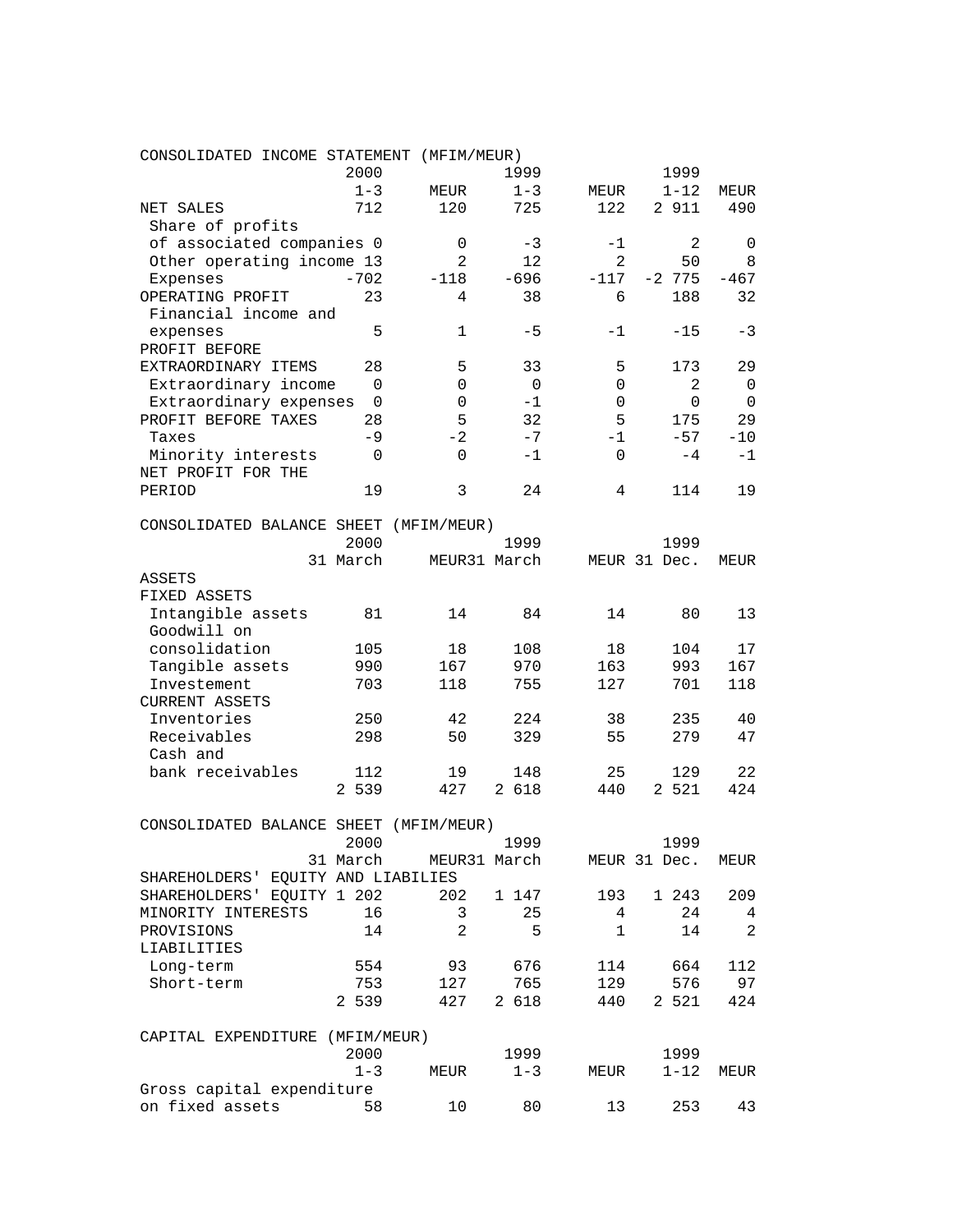| GROUP CONTINGENT LIABILITIES (MFIM/MEUR)            |              |              |                |              |                |                |
|-----------------------------------------------------|--------------|--------------|----------------|--------------|----------------|----------------|
|                                                     | 2000         |              | 1999           |              | 1999           |                |
|                                                     | 31 March     | MEUR31 March |                |              | MEUR 31 Dec.   | MEUR           |
| Against own debt                                    |              |              |                |              |                |                |
| Pledges                                             | 2            | $\Omega$     | 18             | 3            | 9              | $\mathfrak{D}$ |
| Mortages on land                                    |              |              |                |              |                |                |
| and buildings                                       | 232          | 39           | 234            | 39           | 232            | 39             |
| Chattel mortgages                                   | 142          | 24           | 159            | 27           | 146            | 25             |
| Guarantees                                          | 30           | 5            | $\mathfrak{D}$ | $\Omega$     | 29             | 5              |
| On behalf of associated companies                   |              |              |                |              |                |                |
| Guarantees                                          | 4            | 1            | 4              | $\mathbf{1}$ | 4              |                |
| Other own commitments                               |              |              |                |              |                |                |
| Leasing commitments                                 | 6            | 1            | 8              | $\mathbf{1}$ | 7              |                |
| Buyback commitments                                 | $\mathbf{1}$ | $\Omega$     | $\Omega$       | $\Omega$     | $\mathfrak{D}$ | $\Omega$       |
| Total                                               | 417          | 70           | 425            | 71           | 429            | 72             |
| Group leasing payments falling due (MFIM)<br>During |              |              |                |              |                |                |
|                                                     |              |              | 3              |              | 4              |                |
| 1 April - 31 Dec. 2000<br>After 2000                | -3<br>3      |              | 5              |              | 3              |                |
|                                                     |              |              |                |              |                |                |

# DERIVATIVE FINANCIAL INSTRUMENTS

Foreign currency loans totalling FIM 12 million, denominated in DEM and FRF, were hedged using forward currency and swap contracts. The exchange rate differences on loans and the derivative results are entered under Other Financial Income and Expenses.

| NET SALES BY BUSINESS AREA (MFIM/MEUR) |         |       |         |       |           |       |
|----------------------------------------|---------|-------|---------|-------|-----------|-------|
|                                        | 2000    |       | 1999    |       | 1999      |       |
|                                        | $1 - 3$ | MEUR  | $1 - 3$ | MEUR  | $1 - 12$  | MEUR  |
| Alpress                                | 318     | 53    | 313     | 53    | 1 301     | 219   |
| Broadcasting                           | 260     | 44    | 268     | 45    | 064<br>1. | 179   |
| New Media                              | 17      | 3     | 6       |       | 29        | 5     |
| Alprint                                | 195     | 33    | 202     | 34    | 786       | 132   |
| Parent company                         | 23      | 4     | 16      | 3     | 63        | 11    |
| Intragroup net sales                   | $-101$  | $-17$ | $-80$   | $-13$ | $-332$    | $-56$ |
| Total                                  | 712     | 120   | 725     | 122   | 2 911     | 490   |

| OPERATING PROFIT BY BUSINESS AREA (MFIM/MEUR) | 2000                                 |      | 1999    |      | 1999     |      |
|-----------------------------------------------|--------------------------------------|------|---------|------|----------|------|
|                                               |                                      |      |         |      |          |      |
|                                               | $1 - 3$                              | MEUR | $1 - 3$ | MEUR | $1 - 12$ | MEUR |
| Alpress                                       | 29                                   | 5    | 32      | 5    | 172      | 29   |
| Broadcasting                                  | 3                                    |      |         |      | 48       | 8    |
| New Media                                     | $-8$                                 | -1   | -5      | -1   | $-28$    | -5   |
| Alprint                                       | $-2$                                 | 0    | 5       |      | 0        |      |
| Parent company                                | -4                                   | -1   | $-2$    |      | -9       | $-2$ |
| Group entries                                 | 5                                    |      | 5       |      | 5        |      |
| Total                                         | 23                                   | 4    | 38      | 6    | 188      | 32   |
|                                               |                                      |      |         |      |          |      |
| AVERAGE                                       | NUMBER OF EMPLOYEES BY BUSINESS AREA |      |         |      |          |      |
|                                               | 2000                                 |      | 1999    |      | 1999     |      |
|                                               | $1 - 3$                              |      | $1 - 3$ |      | $1 - 12$ |      |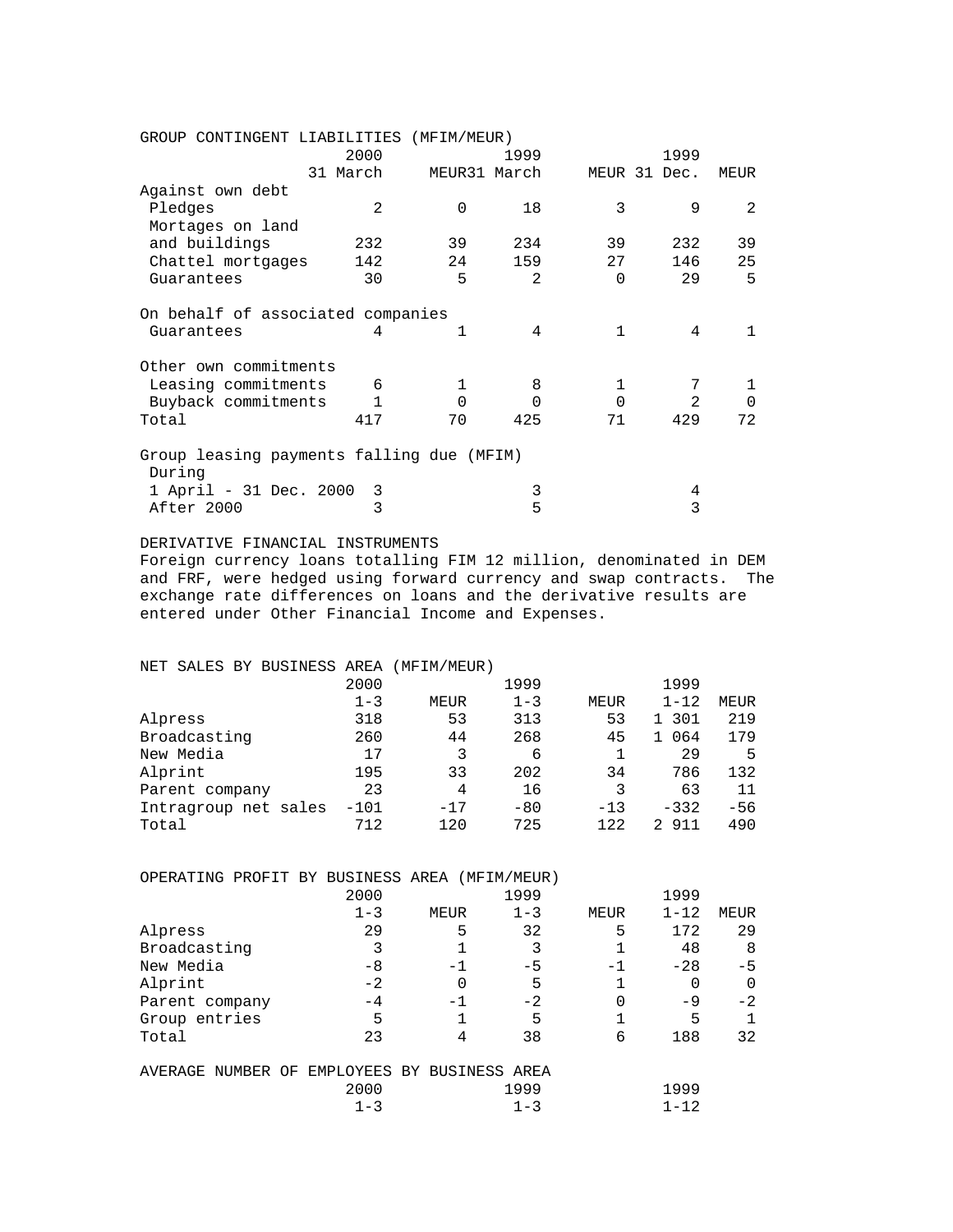| Alpress                                                                                                        | 1 288   |                                | 1 243       |                      | 1 300       |  |
|----------------------------------------------------------------------------------------------------------------|---------|--------------------------------|-------------|----------------------|-------------|--|
| Broadcasting                                                                                                   | 629     |                                | 711         |                      | 702         |  |
| New Media                                                                                                      | 104     |                                | 83          |                      | 101         |  |
| Alprint                                                                                                        | 965     |                                | 945         |                      | 957         |  |
| Parent company                                                                                                 | 69      |                                | 48          |                      | 48          |  |
| Total                                                                                                          | 3 0 5 5 |                                | 3 0 3 0     |                      | 3 108       |  |
| In addition part-time                                                                                          |         |                                |             |                      |             |  |
| delivery staff                                                                                                 | 1 068   |                                | 1 0 3 9     |                      | 1 059       |  |
| PER SHARE DATA (FIM/EUR)                                                                                       |         |                                |             |                      |             |  |
|                                                                                                                | 2000    |                                | 1999        |                      | 1999        |  |
|                                                                                                                | $1 - 3$ |                                |             | EUR 1-3 EUR 1-12 EUR |             |  |
| Earnings per share 1,16 0,20 1,56 0,26 7,15 1,20                                                               |         |                                |             |                      |             |  |
| Shareholders' equity                                                                                           |         |                                |             |                      |             |  |
| per share the state of the state of the state of the state of the state of the state of the state of the state | 76,39   |                                | 12,85 72,93 | 12,27                | 79,00 13,29 |  |
|                                                                                                                |         |                                |             |                      |             |  |
| NET SALES AND OPERATING PROFIT BY OUARTER (MFIM)                                                               |         |                                |             |                      |             |  |
|                                                                                                                |         | I/1999 II/1999III/1999 IV/1999 |             |                      | 1999        |  |
| Net sales                                                                                                      | 725     |                                | 749 638     | 799 —                | 2 911       |  |
| Operating profit                                                                                               | 38      | 59                             | 23          | 68                   | 188         |  |
|                                                                                                                |         |                                |             |                      |             |  |

 I/2000 II/2000III/2000 IV/2000 2000 Net sales 712 Operating profit 23

President and CEO Matti Packalén:

Alma Media is a mass communications company specialising in content production. The strategic emphasis of our businesses lies in the management of different means of distribution and relations with individual customers. Alma Media reaches almost every inhabitant of Finland weekly via its traditional media. To strengthen our position in the emerging environment of digital communications, we will be committing substantial investments to the field of new media in the next few years.

Digital television is playing a central role in this strategy because digital television, we believe, will be one of the main channels through which consumers will access Internet services in the future. For this reason it is imperative that MTV3 Channel's share of total viewing time remains high. To ensure this happens, MTV Oy will increase its investments in programming even though its performance will weaken temporarily as a result. MTV Oy started up a cable television channel called TVTV! in February as part of its preparations for the multi-channel culture in the new digital era. While this channel will enable us to reach new target groups, it will also serve as a platform for testing the distribution of new Internet content via the medium of television.

Alma Media launched its first Internet services on the public networks Iltalehti Online and MTV3i in 1995. Today, these media are the most popular online services in Finland, measured in terms of number of visitors. Our early entry into the market proved to be the correct decision since Alma Media's online services had more than half a million weekly visitors at the close of the first quarter this year. Large numbers of visitors also make media advertising and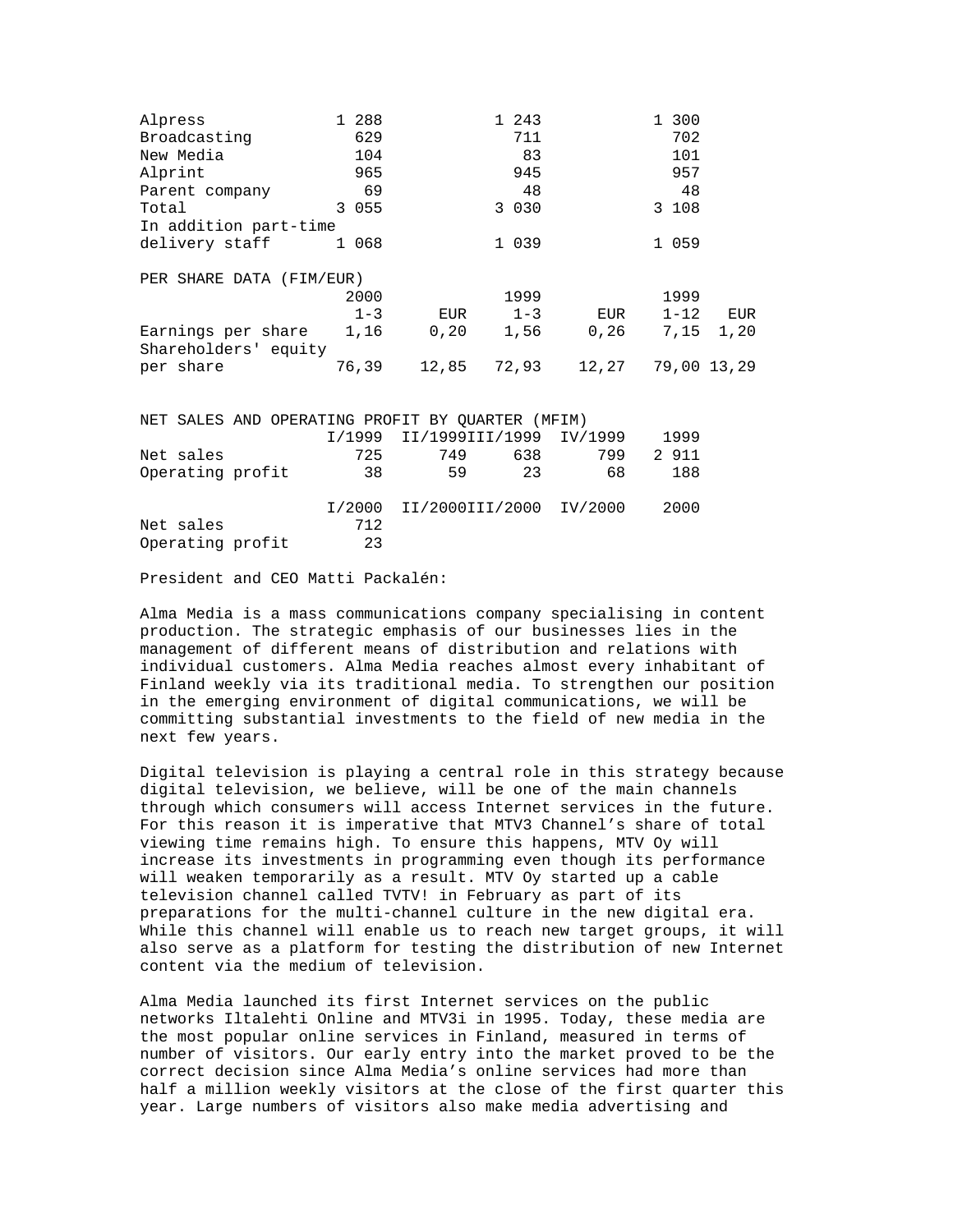targeted advertising a viable option on the Internet.

Online media offer entire new ways of employing knowledge about customers and Internet users to develop services and target advertising at different groups. A significant threat to the wider use of the Internet is the concern felt by users about their personal privacy. Users of Alma Media's online services are registered in our own AHAA customer management database, which underlies all our online services. The heart of the database is a method patented by Alma Media enabling personalised services to be offered to users without jeopardising their privacy. The system has been developed in close cooperation with the authorised data security office. The database currently holds information on 560 000 registered users of Alma Media's services.

Previously, only those customers using Alma Media's services via wireline networks were linked to the AHAA database. In April this year Alma Media opened a mobile portal, Port Alma, and since then all customers registered as users of this mobile portal have also been registered in the AHAA database.

The Port Alma services are based on WAP and SMS services. The number of WAP mobile phones in Finland is still very small, which is limiting the growth of this business. Phone technology and the data transfer speeds possible on mobile networks today are not yet advanced enough to allow transmission of moving pictures, for example, to mobile terminals. However, WAP services must be seen as a necessary step towards the sort of services that will be available with third-generation mobile phones and terminals. Port Alma has been designed to operate in UMTS and GPRS environments as well as they also support the transmission of moving pictures to terminals. Port Alma, and the investments we have made in new-media technology and content companies this spring, support Alma Media's new-media strategy, the core elements of which are customer management in all distribution channels, investments in companies focusing on online enabling technologies, and strategic content-producing partners. The prospects for our New Media business are bright and we expect this business to be a significant profit generator for the Group within the next two to three years.

One of our strategic priorities is to develop co-operation between our various media. We have initiated a pilot project with major advertisers to develop the tools necessary to offer total advertising solutions.

The first quarter of the year was particularly good for the Alpress newspapers and we expect this same positive trend to continue to the year end. Alpress's strong cash flow will enable the Group to boost its investments in future growth areas without affecting our equity ratio target.

Television continued to lose its share of the media market, which is surprising since television viewing is clearly rising. Advertising prices cannot be excessively high because, taken as a whole, the commercial television channels in Finland are making a loss. During the same period TV4 AB in Sweden, operating in the same business conditions, succeeded in tripling its operating profit. Alma Media's